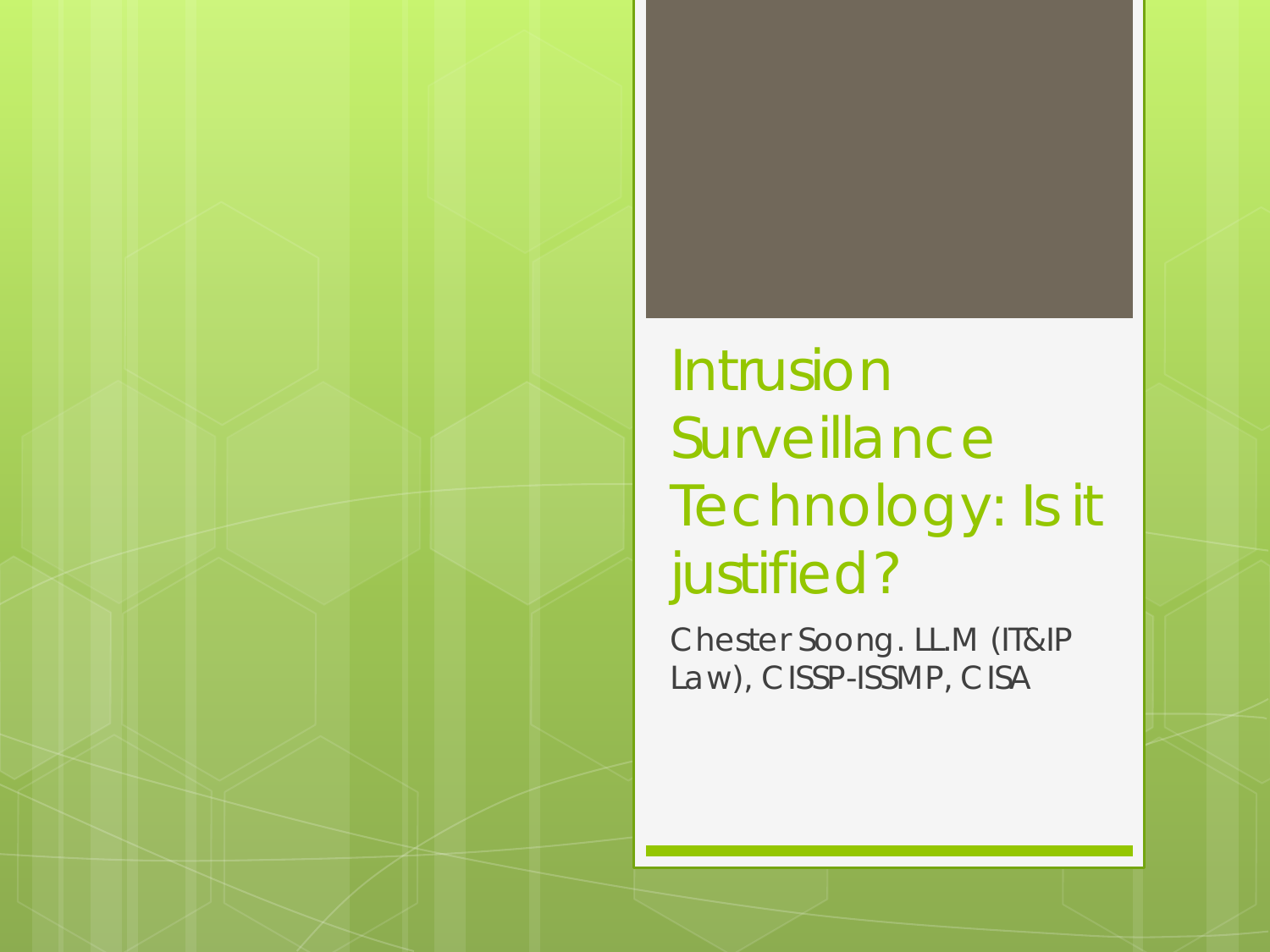# Latest Terror Attacks

#### **o** Nice, France:

- A delivery truck run into the crowded sea-front walk and killed more than 80 people on Bastille Day (French National Day)
- Mohamed Lahouaiej Bouhlel, a 31 year old French-Tunisian. He was not religious and not under the watch-list of the French intelligence services with only petty crimes record.
- **o** Munich, Germany:
	- **o** 10 killed and 27 injured in the shooting incident at a shopping mall in the capital of Bavaria
	- **o** Ali Sonboly, and 18 years of Munich-borne Iranian
	- **o** Nothing was found associating him with any terrorist groups
	- **o** Has been in research of mass killing and known psychiatric problems
	- **o** Residents were warned by the Munich's Smartphone Warning System to avoid public places and stayed home and kept informed by the radio and TV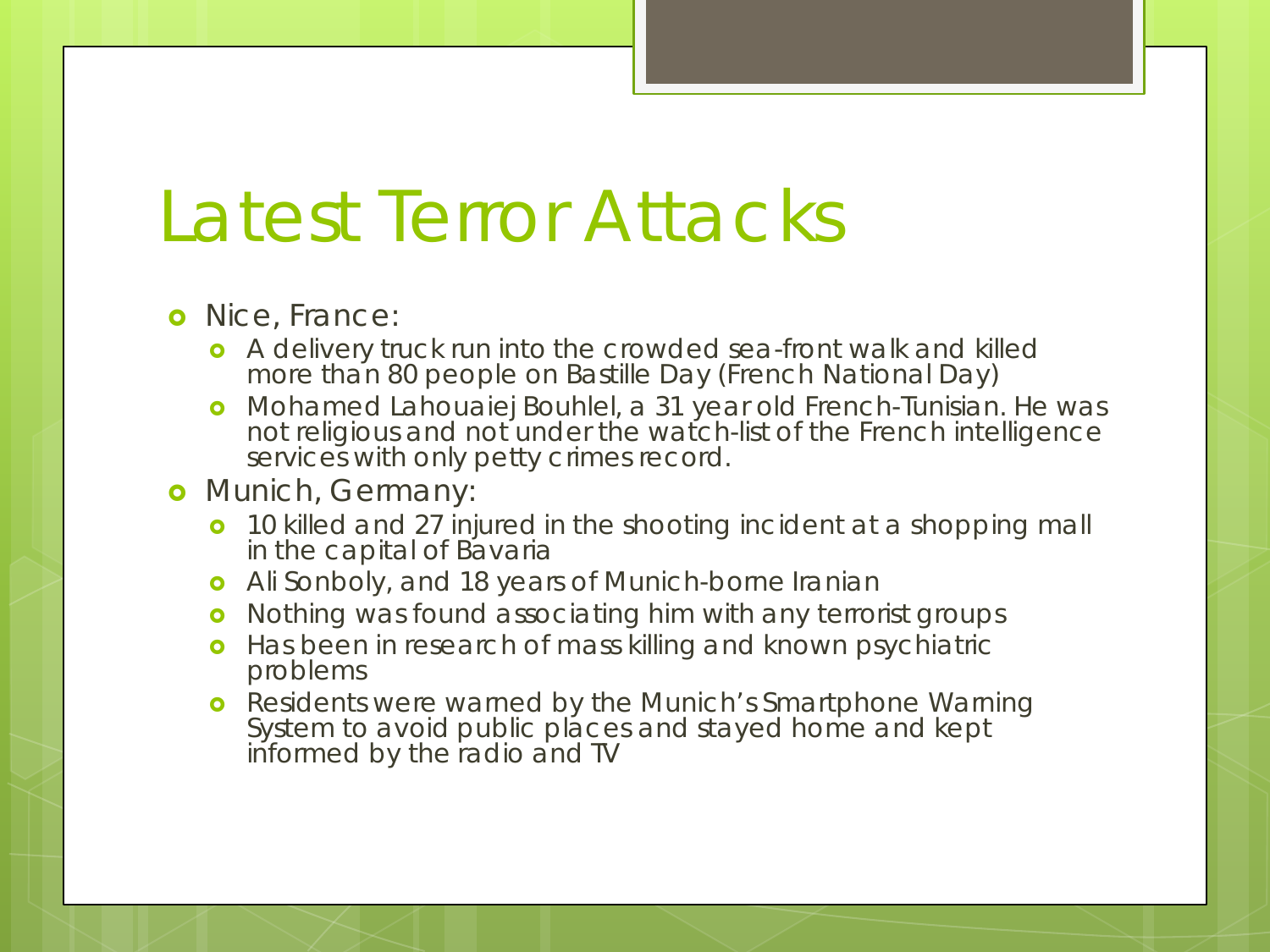# Meaning of surveillance

- As suggested by Prof. Neil Richards:
	- *secret surveillance is illegitimate* and prohibit the creation of any domestic-surveillance programs whose existence is secret
	- **o** Information collected surreptitiously can be used to blackmail or discredit opponents by revealing embarrassing secrets.
	- o In a free society, all forms of surveillance must be ultimately accountable to a selfgoverning public, and for this reason, secret domestic-surveillance programs of any kind are illegitimate.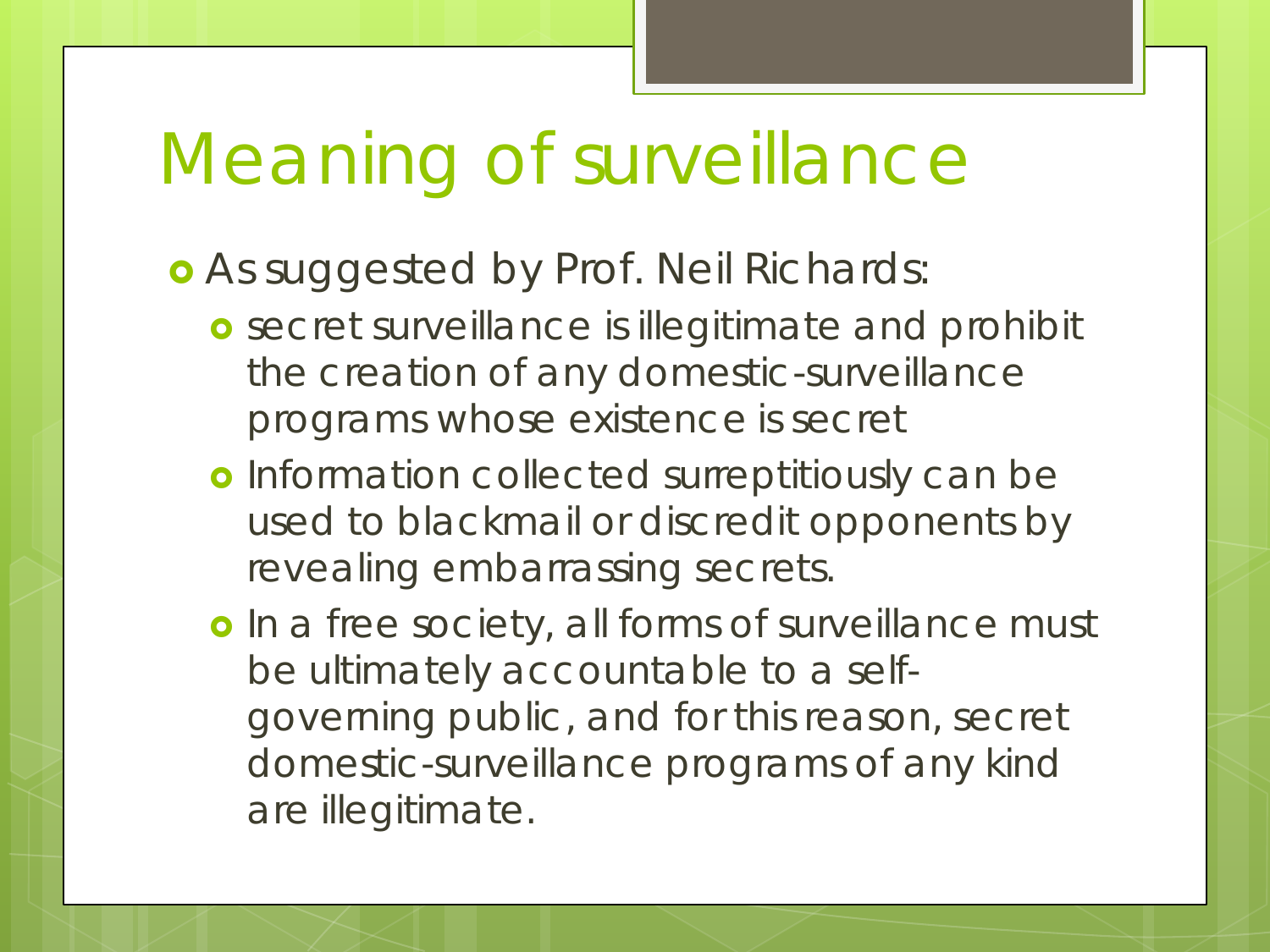# Information Surveillance of the US

- **o** Foreign Intelligence Surveillance Act (FISA) of the United States provides authority to the Federal agencies, including, but not limited to the FBI, to perform surveillance activities over foreign nationals AND US Persons if there are reasons to believe potential attacks or grave hostile acts may be carried out.
- **o** The USA PATRIOT Act (Uniting and Strengthening America by Providing Appropriate Tools Required to Intercept and Obstruct Terrorism)
	- **o** Enacted by Congress almost unanimously after the September 11, 2001 attack.
	- **o** The Act allows Federal agents to conduct digital surveillance and track Target Persons (or Persons of Interests) on their movements and activities on- and off-line, including business records of any organizations deemed relevant by the federation agency in order to deter possible terror attacks.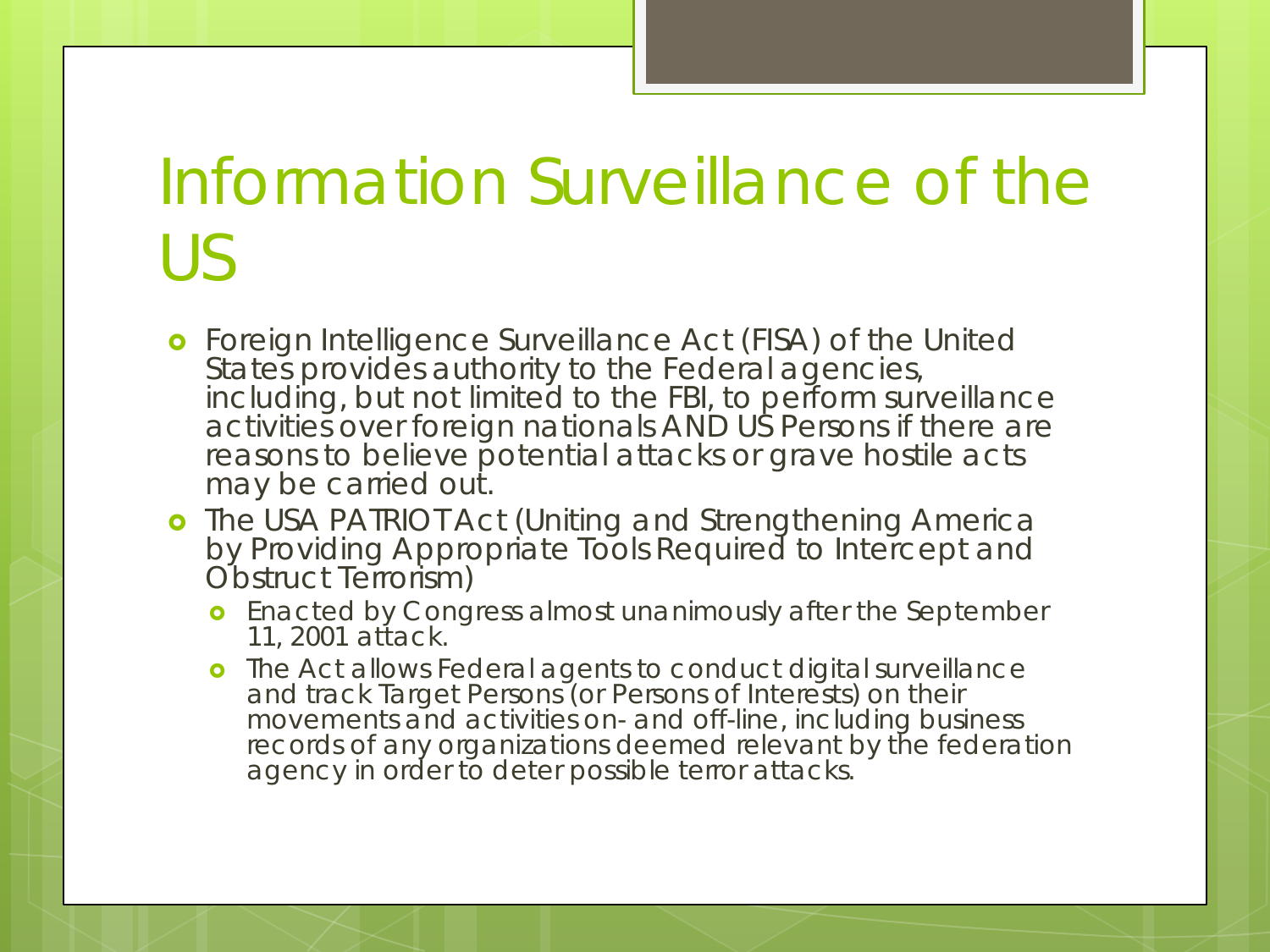## Oversight within the USA PATRIOT Act

**o** The Attorney General must report to the Congress Select Committees every 6 months on the statistics of total number of applications and authorizations granted.